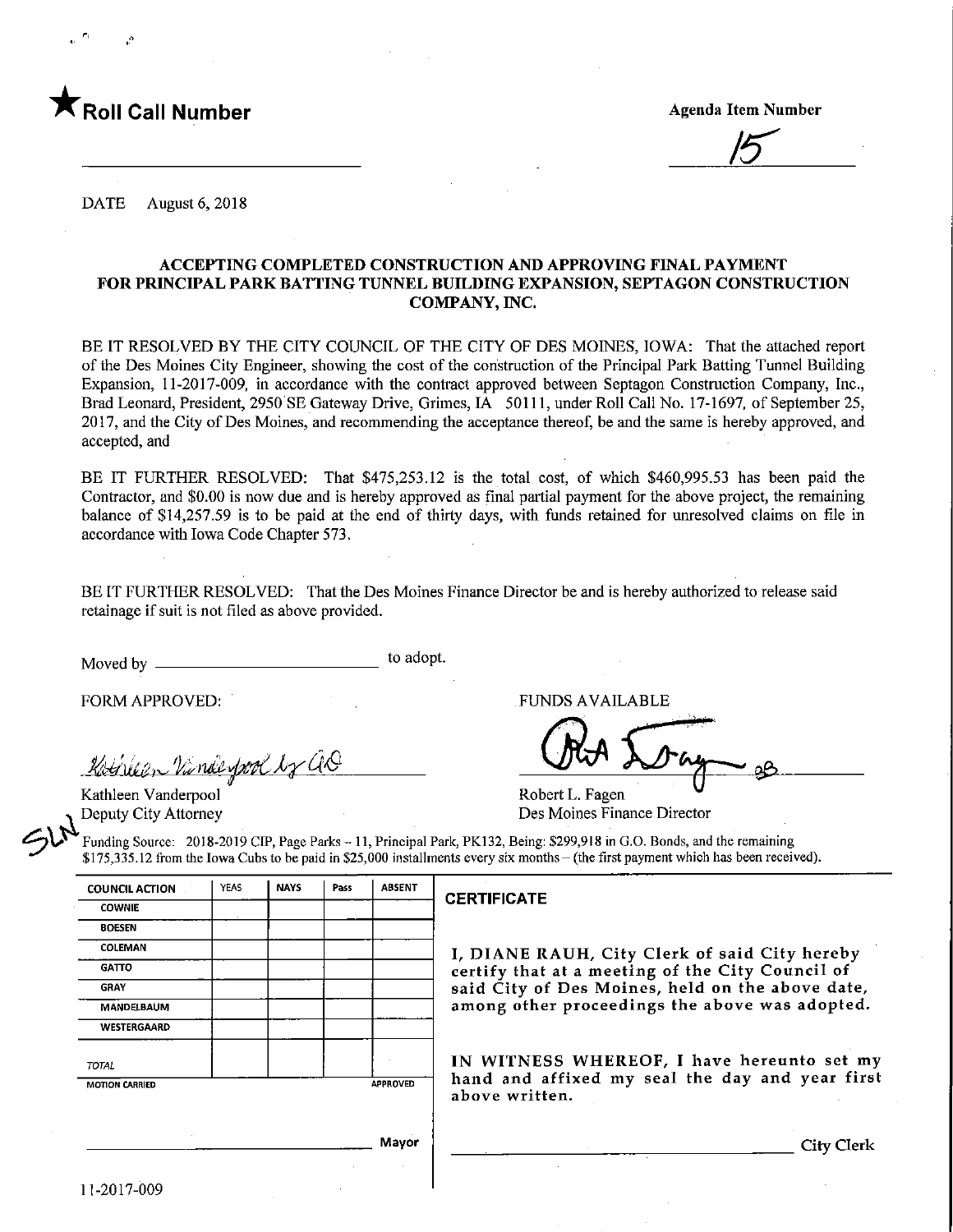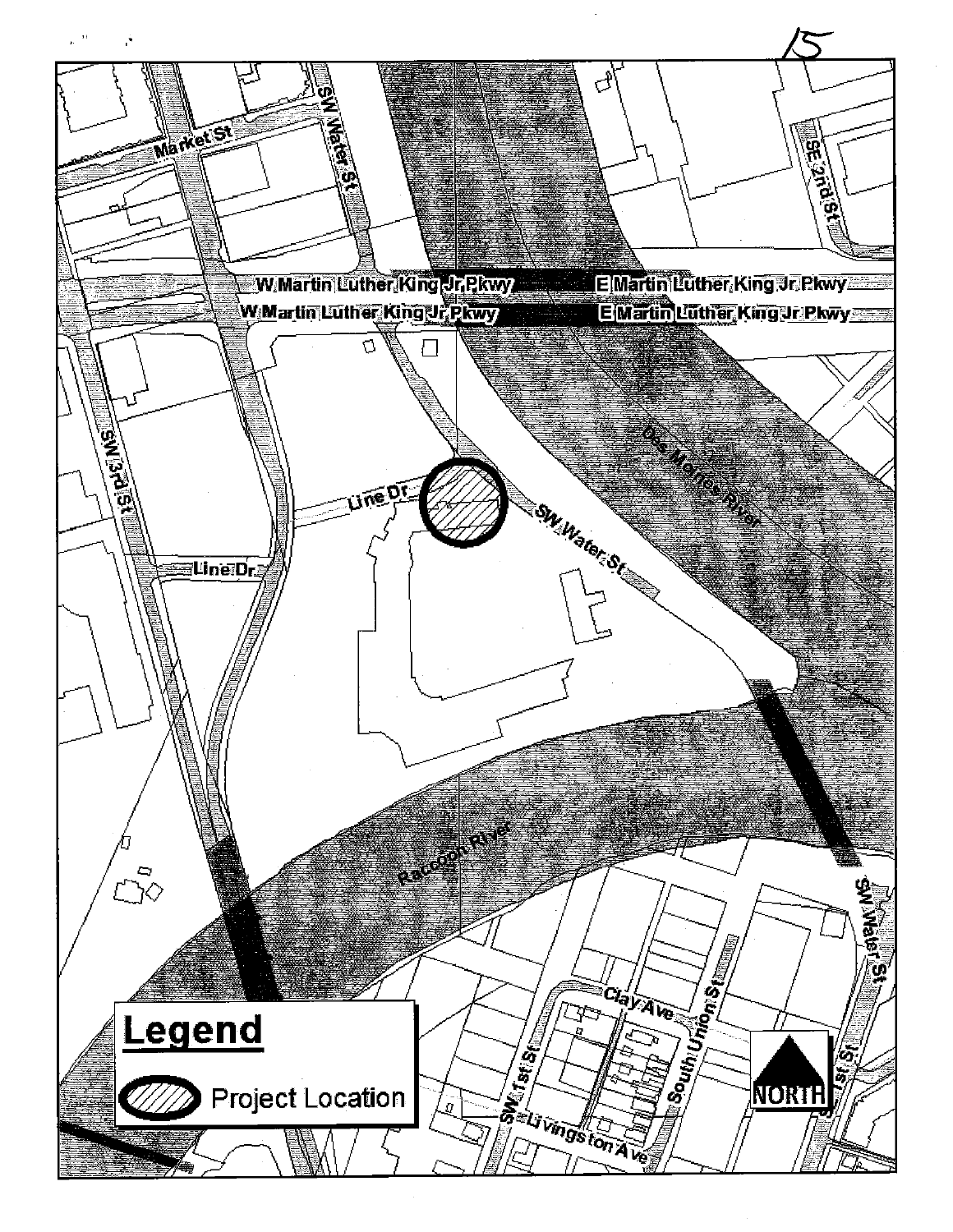### ENGINEERING DEPARTMENT CITY OF DES MOINES. IOWA

 $\mathbf{r} \in \mathbf{C}$ 

 $\cdot$ 



## PROJECT SUMMARY

## Principal Park Batting Tunnel Building Expansion

## Activity ID 11-2017-009

On September 25, 2017, under Roll Call No. 17-1697, the Council awarded the contract for the above improvements to Septagon Construction Company, Inc., in the amount of \$463,140.00. Tabulated below is a history of project change orders.

| Change<br>Order No. | <b>Initiated By</b> | <b>Description</b>                                                                                    | Amount       |  |  |
|---------------------|---------------------|-------------------------------------------------------------------------------------------------------|--------------|--|--|
| City                |                     | 5/1/2018                                                                                              | \$12,113.12  |  |  |
|                     |                     | Repair downspouts and sanitary sewer, additional lighting,<br>winter protection, paint overhead door. |              |  |  |
|                     |                     | <b>Original Contract Amount</b>                                                                       | \$463,140.00 |  |  |
|                     |                     | <b>Total Change Orders</b>                                                                            | \$12,113.12  |  |  |
|                     |                     | <b>Percent of Change Orders to Original Contract</b>                                                  | 2.62%        |  |  |
|                     |                     | <b>Total Contract Amount</b>                                                                          | \$475,253.12 |  |  |
|                     |                     |                                                                                                       |              |  |  |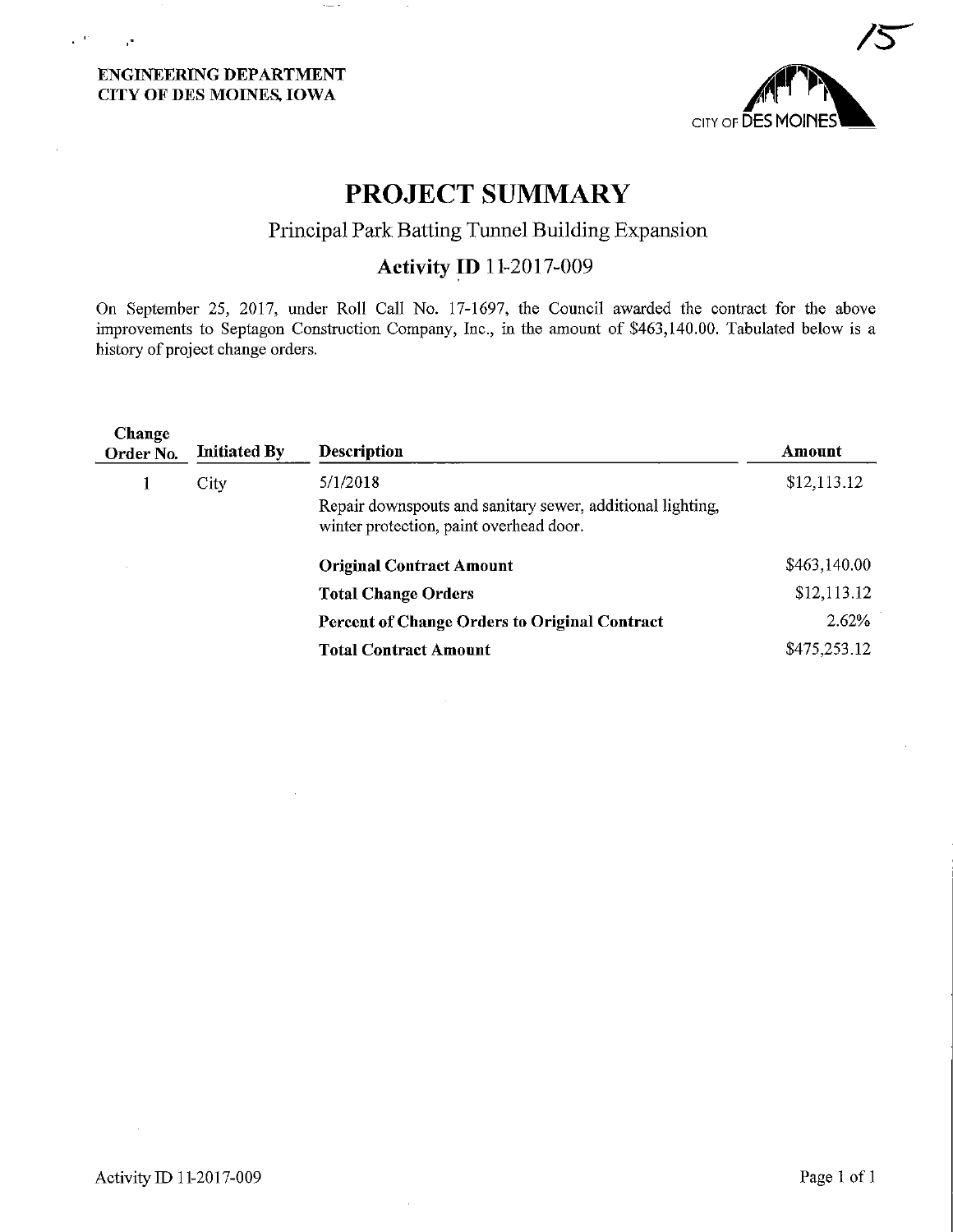6,2018



#### **CERTIFICATION OF COMPLETION**

#### AGENDA HEADING:

Accepting completed construction and approving final payment for the Principal Park Batting Tunnel Building Expansion, Septagon Construction Company, Inc.

#### SYNOPSIS:

Approve the Engineer's Certification of Completion, accept construction of said improvement, and authorize final payment to the contractor.

#### FISCAL IMPACT:

Amount: \$475,253.12 As-Built Contract Cost

Funding Source: 2018-2019 CIP, Page Parks - 11, Principal Park, PK132, Being: \$299,918 in G.O. Bonds, and the remaining  $$175,335.12$  from the Iowa Cubs to be paid in \$25,000 installments every six months – (the first payment which has been received).

#### CERTIFICATION OF COMPLETION:

On September 25, 2017, under Roll Call No. 17-1697, the City Council awarded a contract to Septagon Construction Company, Inc., Brad Leonard, President, 2950 SE Gateway Drive, Grimes, IA 50111 for the construction of the following improvement:

Principal Park Batting Tunnel Building Expansion, 11-2017-009

The improvement includes construction of a batting tunnel including deep foundations, Portland Cement Concrete (PCC) floor, masonry walls, steel frame, precast concrete deck, roofing, Exterior Insulation and Finishing Systems (EFIS) wall system, painting, sprinkler system, mechanical and electrical work and site restoration; all in accordance with the contract documents including Plan File Nos. 564-091/1 11, at Principal Park, One Line Drive, Des Moines, Iowa

I hereby certify that the construction of said Principal Park Batting Tunnel Building Expansion, Activity ID 11-2017-009, has been completed in substantial compliance with the terms of said contract, and I hereby recommend that the work be accepted. The work commenced on October 2, 2017, and was completed on July 19, 2018.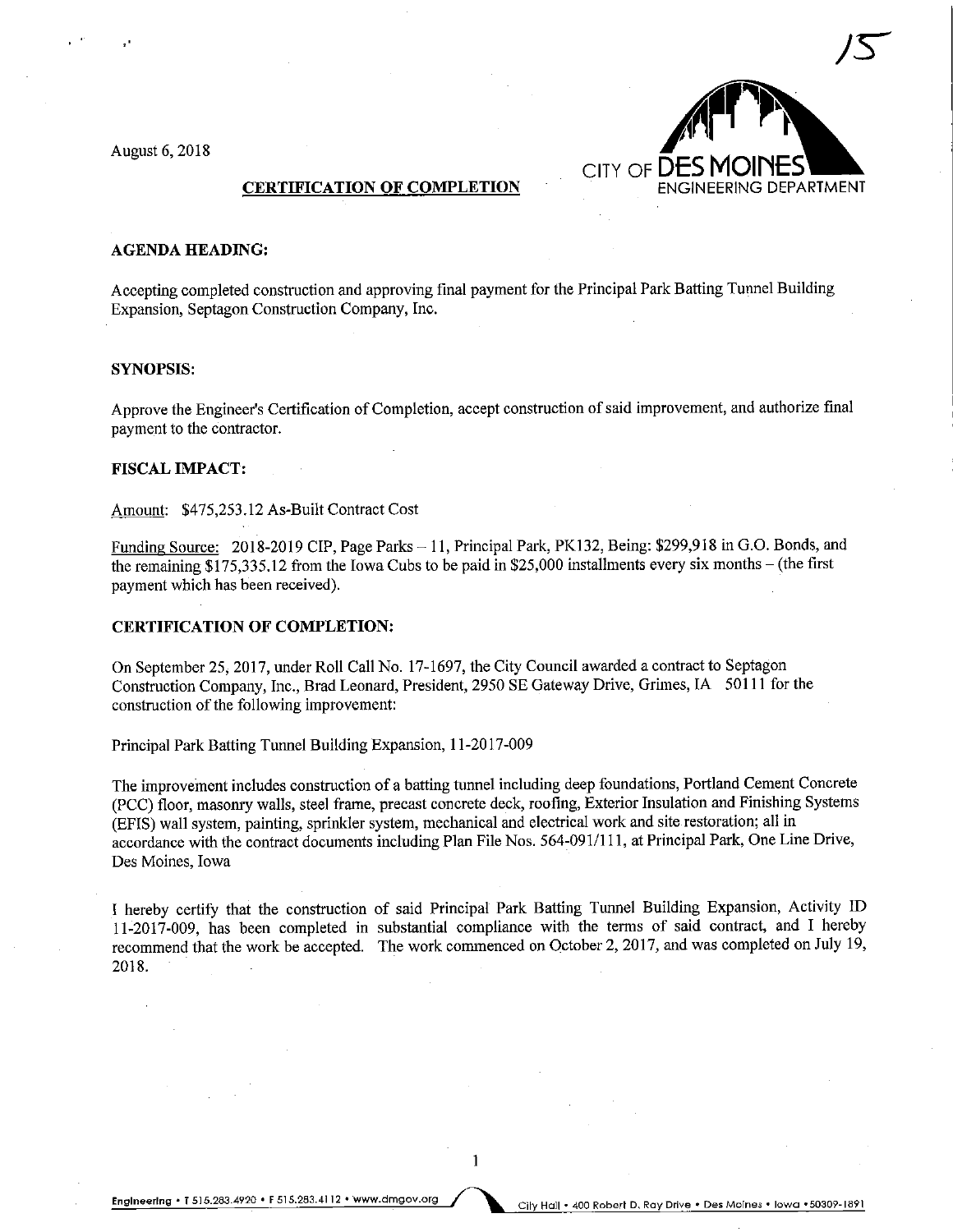I further certify that \$475,253.12 is the total cost of said improvement, of which \$460,995.53 has been paid the Contractor and \$0.00 is now due and is hereby approved as final partial payment for the above project, the remaming balance of \$14,257.59 is to be paid at the end of thirty days, with funds retained for unresolved claims on file in accordance with Iowa Code Chapter 573. The amount of completed work is shown on the attached Estimate of Construction Completed.

Atever 2 Nulser Ro

Steven L. Naber, P.E. Des Moines City Engineer